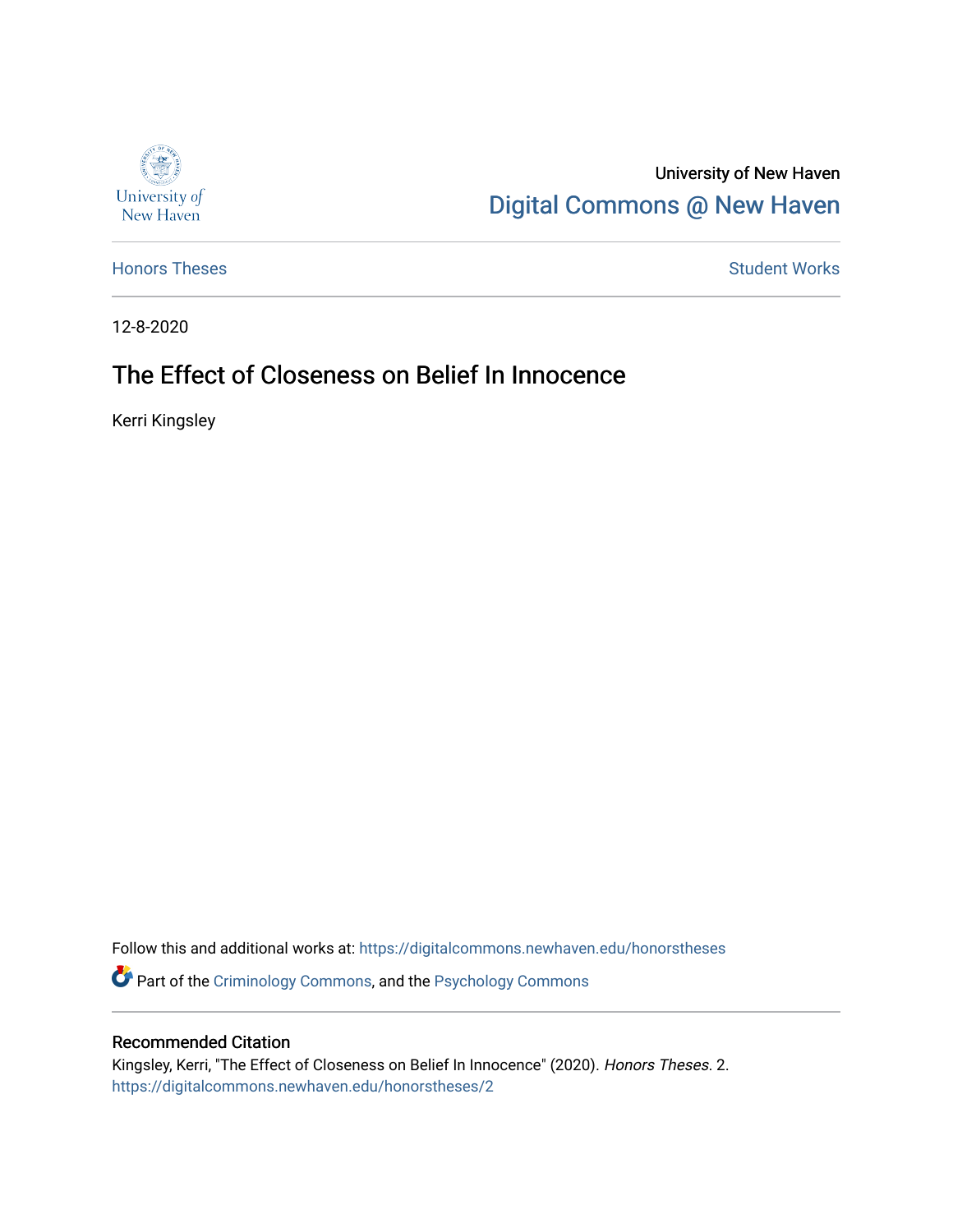## University of New Haven Honors Program

## **2019-2020 Honors Thesis**

# The Effect of Closeness on Belief in Innocence

# Kerri Kingsley

A thesis presented in partial fulfillment of the requirements of the Undergraduate Honors Program at the University of New Haven.

| Student:                 | Kerri Kingsley               |
|--------------------------|------------------------------|
|                          | (Signature)                  |
| Thesis Advisor:          | L. Debés-Carl<br>(Signature) |
| Department Chair:        | alexandria e Guerran         |
|                          | (Signature)                  |
| Honors Program Director: | (Signature)                  |

\_\_\_\_\_\_\_\_\_\_\_\_\_12/8/2020\_\_\_\_\_\_\_\_\_\_\_\_\_

Date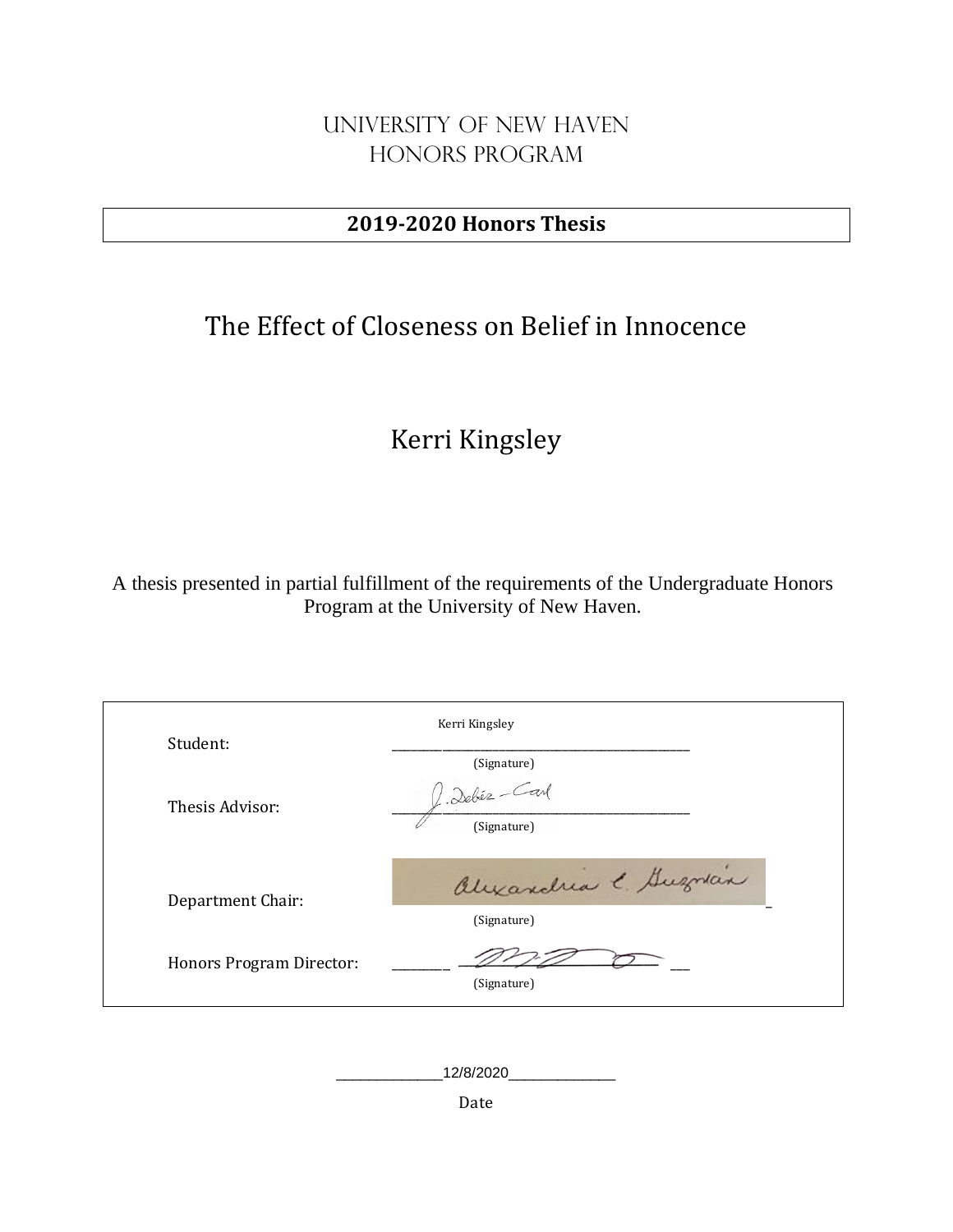**The Effect of Closeness on Belief of Innocence.**

Kerri Kingsley

University of New Haven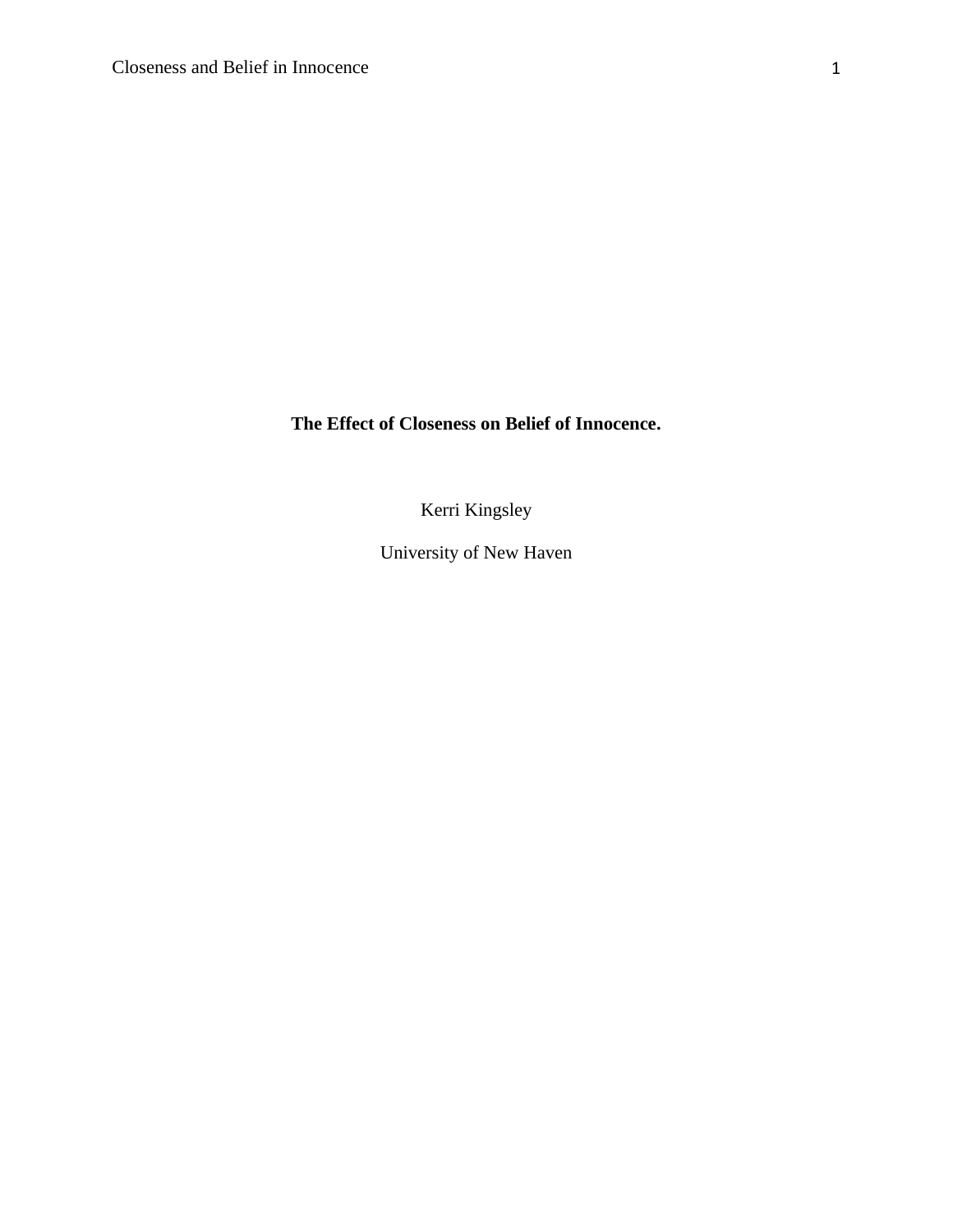#### **Abstract**

Many people question how family and friends can stay loyal to convicted criminals or lie to throw off a police investigation; this study proposes that this belief in an accused criminal's innocence has to do with how close a person is to the offender. Using the Unidimensional Relationship Closeness Scale (URCS) and a series of scenarios, this study compares how participants' closeness to someone interacts with the participant's belief in that person's innocence when faced with a hypothetical criminal accusation. The study was administered as an online survey using the URCS and a series of questions about participants relationships to two individuals. The data collected shows that closeness to a person has a significant positive correlation to participants belief in that person's innocence. Knowing how people react when someone close to them is accused of a crime could increase the knowledge of how ingroup bias affects people's judgement of those they are intimate with. These results are also potentially helpful to law enforcement during interviews of suspect's loved ones, to people who wish to understand why someone they know continues contact with a convict, and/or therapists who interact with patients suffering due to a loved one being accused and/or convicted of a crime.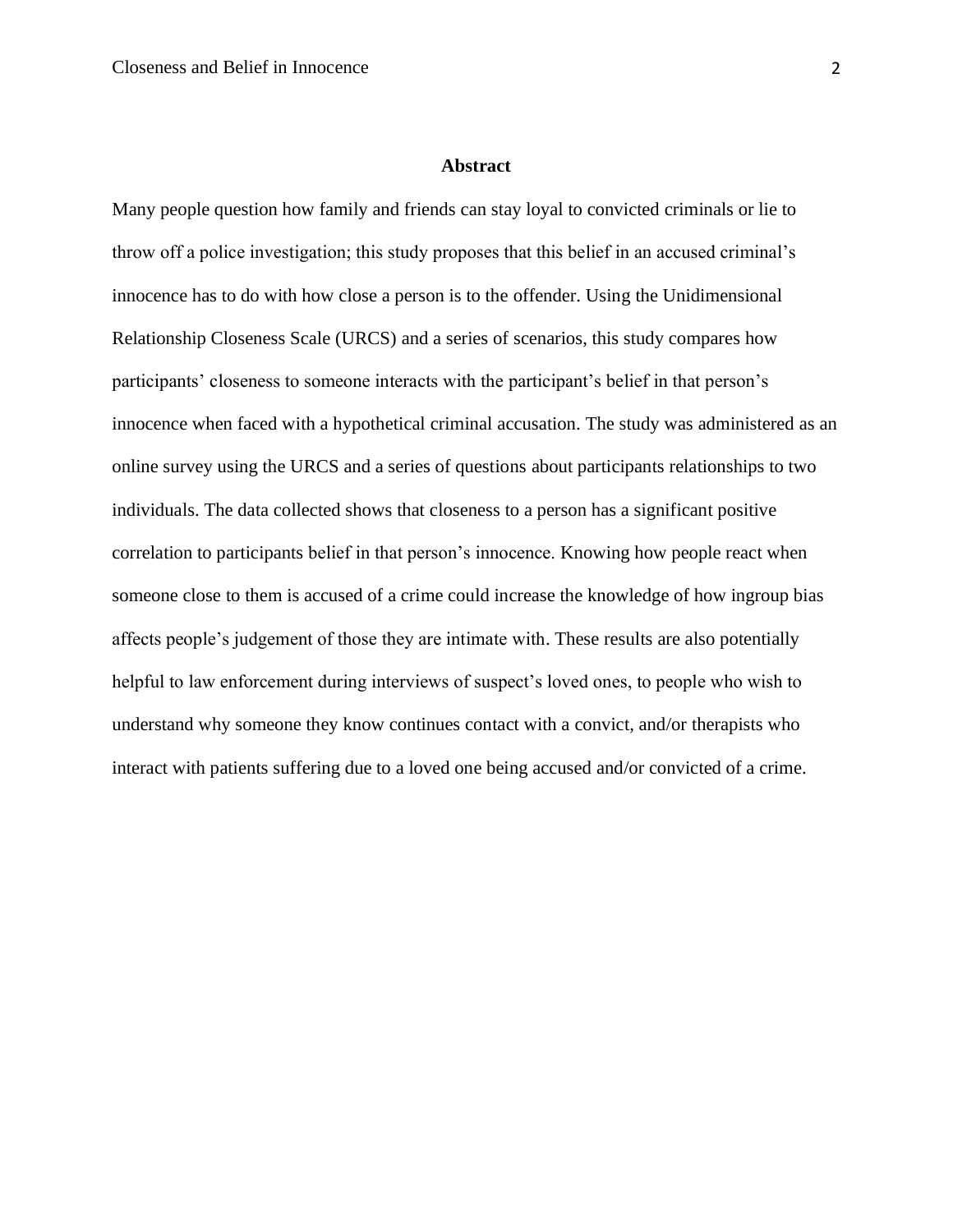#### **The Effect of Closeness on Belief of Innocence**

Crime and the criminal mind are a huge source of entertainment for people. They love listening to true crime podcasts, watching one of the million different crime shows on television, or reading detective novels. Something about trying to understand the criminal mind seems to fascinate, and confuse, people; they always want to know how someone could commit crime. Yet have you ever heard about an investigation and wondered how the perpetrator's friends and family seem to be often on their side? Do you wonder why those friends and family seem vehement in their denial of the offender's guilt and insist that they are innocent? Literature surrounding human relationships seem to suggest that how close two people are to one another affect their perception of the other person.

An integral part of the human experience is forming relationships with other people. Relationships are complicated things that can look different depending on the people in them and the context of the relationship. One major factor that separates different relationships is the level of relationship closeness. Relationship closeness is a complex idea with a few different interpretations; but generally, throughout the literature on relationship closeness it is defined as the level of intimacy or codependence shared between two people and/or how important the relationship is to those in it (Sternberg, 1986). There are some common relationships in society that can be assumed to have more relationship closeness than others. For example, a mother child relationship is often assumed to be a closer relationship than that of two classmates. Despite this no relationship is guaranteed to have a certain level of closeness as relationship closeness is a continuum that is influenced by many factors, such as influence of decision making and time spent with the other person (Dibble et. al., 2012). This has influenced researchers to develop tests people can take to scale the level of their relationship closeness.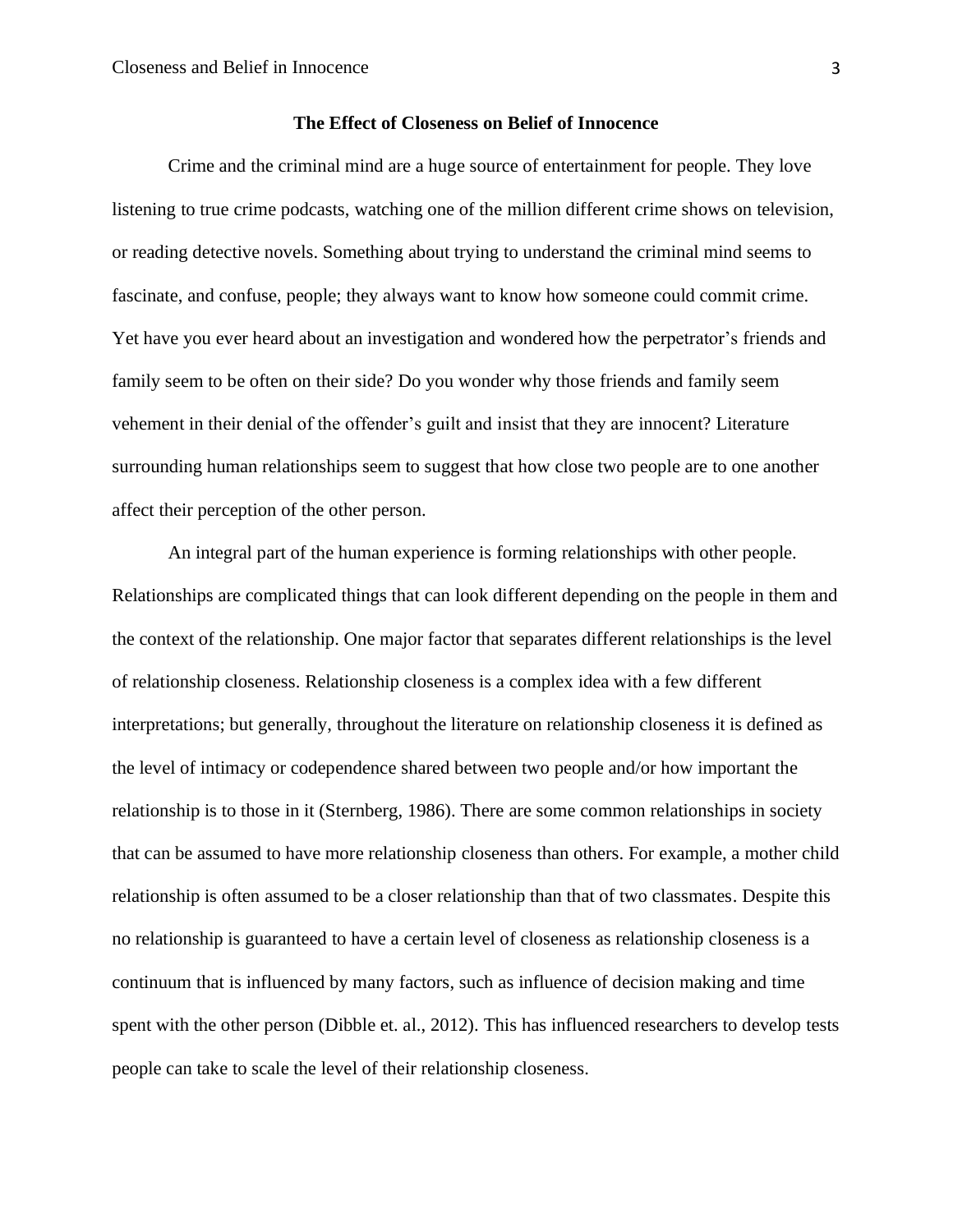This study takes those scales and the current literature on relationships to see how relationships closeness affect a person's belief in someone's innocence after they have been accused of a crime. The study specifically uses the Unidimensional Relationship Closeness Scale (URCS) which is a twelve-point survey that scores a person's interdependence with another individual to produce a closeness score. Participants took a survey where they will complete the URCS twice producing two closeness scores, one for someone they are closer to and one for someone they are not as close to. All of the scores will be averaged out for each group and compared to the corresponding scores from questions asking about belief in innocence. Through this correlational study we looked to see if people are more likely to believe in the innocence of someone, they are close to, like the current relationship literature suggests. The results of this study showed that the closer someone is to a person, the more likely it is that they will believe that person to be innocent of a crime. This can help inform law enforcement, therapists, and the general public why people side with their loved ones even after arrest.

#### **Literature Review**

Relationship closeness is a multifaceted element of the human experience. It is commonly thought to be the emotional ties people share. Sternberg (1986) categorized closeness as an aspect of intimacy, which he defined as the emotional stake two people have in each other. Closeness is also thought to be related to how well two people know each other. Closeness is further explained as the dependence two people feel for one another. This dependence includes the strength of and how often they affect each other. Interdependence does not relate to specific relationship type, rather it is something that is cultivated between any two people. Closeness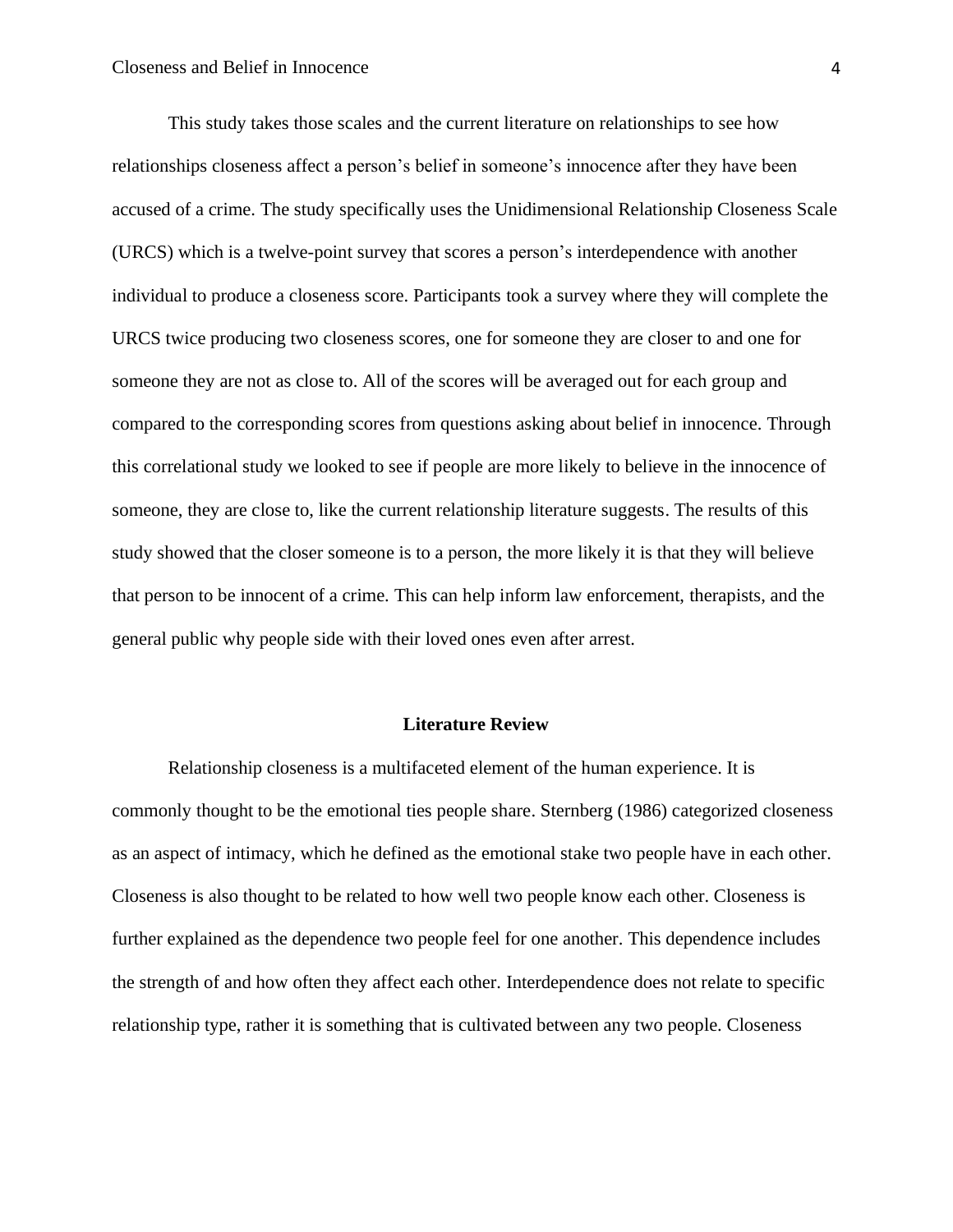varies between people on a continuum and two people's behaviors and thoughts toward each other affect were on the closeness scale they land (Dibble et. al., 2012).

Since how close two people are can affect their opinions of one another, level of closeness could also affect how people perceive criminal actions. The concept of 'belief in innocence' is operationalized as the idea that someone is not culpable for a criminal action. One experiment that looked at husbands' reactions to their wives' criminal conviction found that many of the husbands made excuses for their wives' behavior. The husbands would claim that outside forces forced their otherwise law-abiding wives to commit crimes (Einat et. al., 2015). This denial of responsibility is in line with Matza and Sykes's (1957) techniques of neutralization. They developed popular techniques used by criminals to lessen the guilt felt when committing crimes. One technique is the denial of responsibility that states that criminals can convince themselves that the people and society around them are the real reason for their criminal behavior (Sykes & Matza, 1957). It is possible that it was the closeness between the spouses that pushed the husbands to deny their wives' culpability of any crime even after conviction. Along those same lines people tend to defend their friend's innocence when their friends are accused of a crime, and at times are even so sure of their friends' innocence that they lie for them. In one study where participants were presented with either a stranger or their friend having confessed to a minor crime believed more often that their friend's the confession was coerced and that their friend was actually innocent (Kienzle & Levett, 2018). Another study found that participants were more likely to corroborate the (false) alibi of a friend than that of a stranger (Marion & Burke, 2016).

One recent study developed this idea of preferential bias and how that affects the criminal justice system by looking at theft in family-owned business. It was found that if a thief was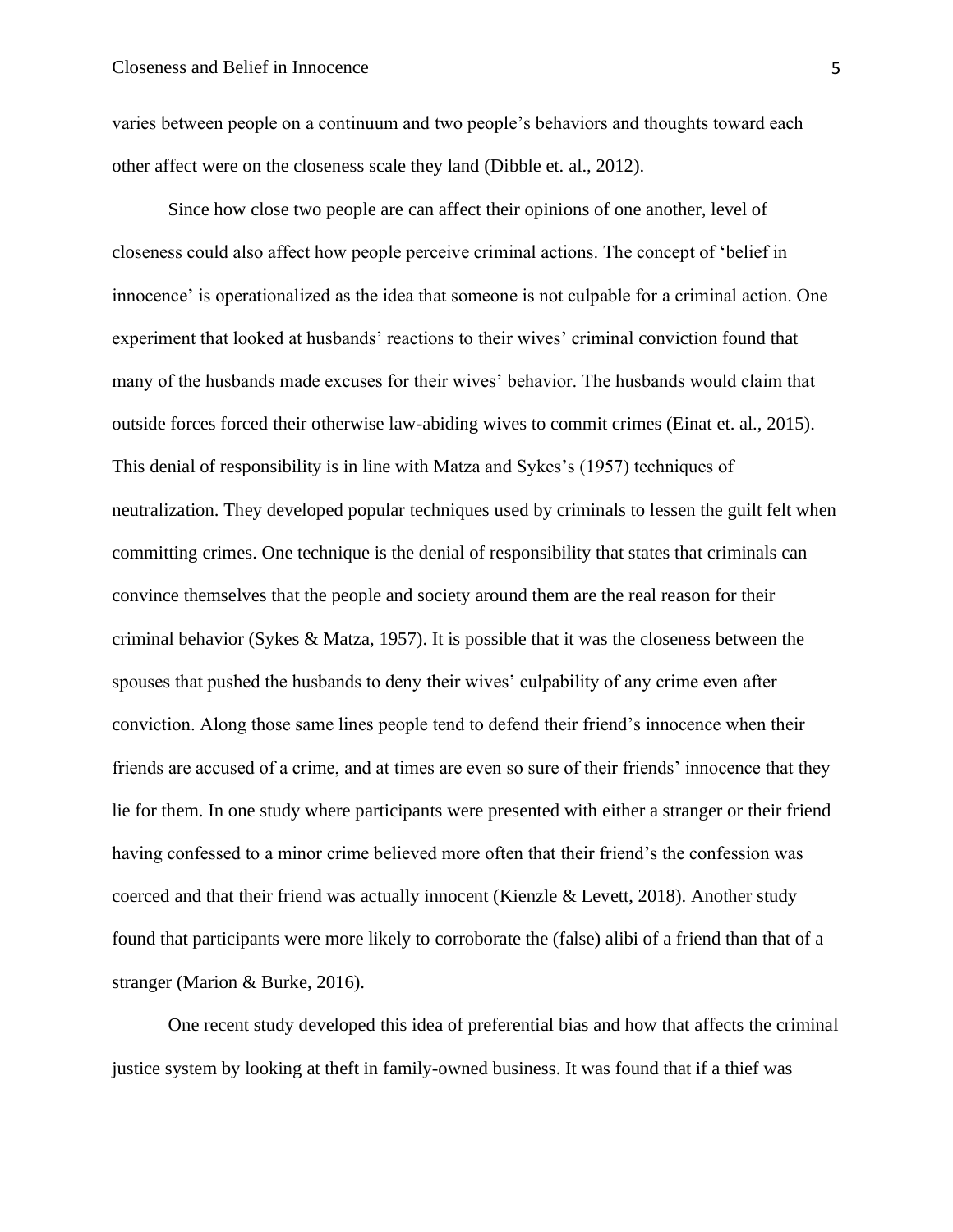#### Closeness and Belief in Innocence 6

related to the owner of the company than they could expect their punishment to be less severe than non-kin thieves and that they would not expect to be reported to the police, due to kin employers being hesitant to believe their relative was stealing and/or not want their relative to have a criminal record. (O'Brien et. al., 2017). Preferential treatment is one benefit of being close to people as found by studies on 'in-groups' (defined as groups of people who feel mutual loyalty, trust, and dependence on one another) (Brewer, 1999). Allport (1957) felt that people within ingroups are rewarded for their loyalty, rewards which in turn produce continued loyalty. He gave the examples of food and shelter when you're a child, your family (i.e., an ingroup), provides for you because you are a part of their group and you stay a part of their group because they provide for you. These rewards may also be less straightforward than food and shelter, and more based in perceptions such as a belief in innocence. People are more likely to see those in their groups as more deserving of help and the benefit of the doubt (Brewer, 1999).

Crime severity is the perceived seriousness of a criminal offence. Different criminal actions are perceived with varying degrees of severity. Since perceived crime severity can both affect and be affected by how close you are to the offender; it will be controlled for in the analysis of the study's data. Using the National Crime Severity Survey this study will control for crime severity, so it does not impact the results (Wolfgang, 1985). This study will focus on the affect that closeness between two people has on one person believing in the other's innocence after being accused of a crime.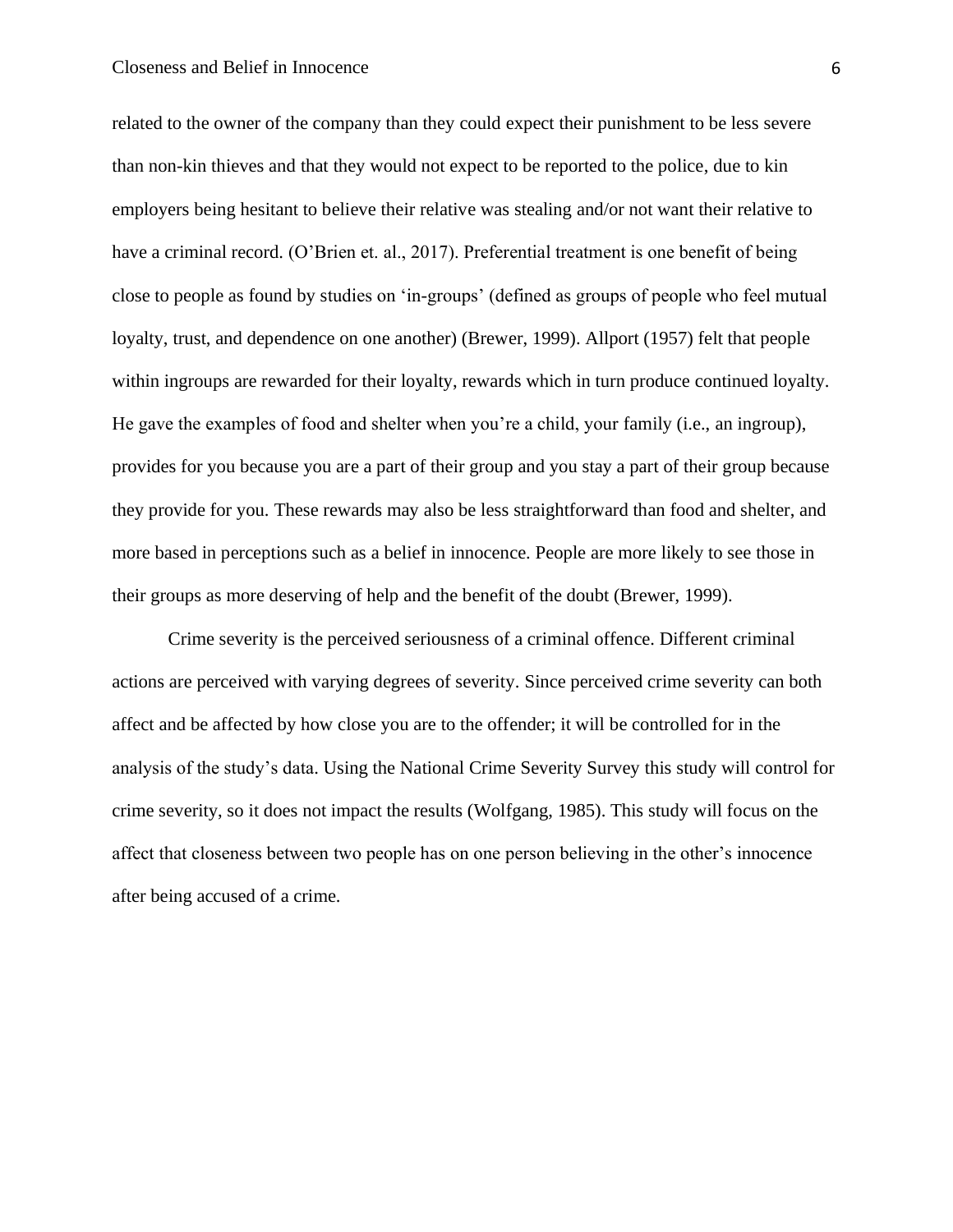#### **Methods**

#### **Participants**

Participants for this study were undergraduate students in a University Introduction to Psychology course. The participants were required as part of the course requirements in their class to go onto a research study database and choose from a selection of studies which they wanted to participant in. They were given brief descriptions of the surveys to help them make their choice. Those who participated in this study received class credit and were entered into a raffle to win on of two Amazon gift cards.

A total of seventy-five participants took the survey but after screening the data sixty-nine entries were used. Participant entries were not used if the participant was under the age of eighteen or were flagged for giving non sensical answers (i.e., reported that person A was an important part of their life but never thought of them). Participants had to be eighteen years old or older, and of those who participated the ages ranged from eighteen to twenty-eight. The participants included people from different genders, majors, and years of schooling.

#### **Design**

This study is a correlational, within groups design. Participants were given surveys that tested their closeness to two individuals in their lives and then had them answer questions pertaining to potential actions of those individuals. The independent variable is relationship closeness, which is measured by how important one person is too another person. The two levels of the independent variable are the two people (person A and person B) with whom the participant's relationships were tested. When choosing person A participants were prompted to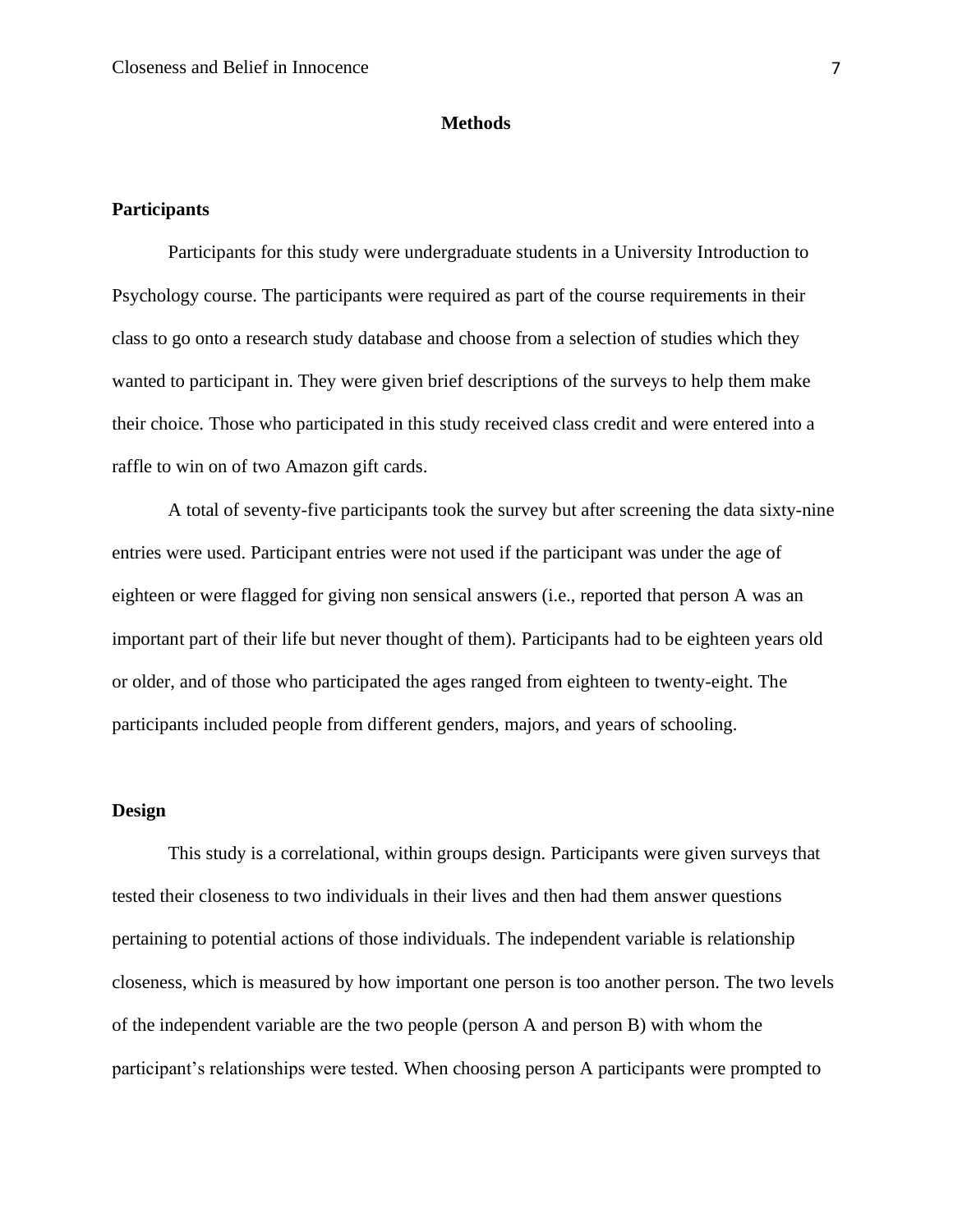pick someone they felt close to such as a spouse. For person B the participants were asked to choose someone they were not as close to such as a neighbor. By prompting the participants to choose people in these two categories we were able to easily create a group with a higher closeness score than the other, which was officially determined by averaging each group's closeness score. The dependent variable is belief innocence, which is how likely the participant is to think either person A (close relationship) or B (not close relationship) is to commit a crime. The study controlled for crime severity by using the same crime for both the questions asking about guilt.

To test closeness the study used the Unidimensional Relationship Closeness Scale (URCS). This self-report exam looks at a given 12 items to scale the interdependence of two people. Participants were asked questions like "My \_\_\_\_ and I have a strong connection" and "I think about my a lot". Averaging the Likert scale responses from the 12 items, gave a closeness score: the higher the score, the higher degree of interdependence (Dibble et. al., 2012). Because the scale is made up of a small number of questions, the items are purposely directed to capture assessments of cognitive and behavioral dependence within the relationship being tested. Research using the URCS has found the results to be consistent between varying relationship types (parent and child, spouses, stranger, etc.). The research has also found the scale to have a high level of reliability which in turn showed smaller errors and larger effects (Dibble et. al., 2012).

To see how closeness affects belief in innocence participants were asked to read multiple questions about person A and person B (See Appendix A). Two of those questions pertained to someone being accused of stealing a thousand dollars, these were the questions we looked at for our results. Participants were asked to rate their options on a Likert scale of one to seven, one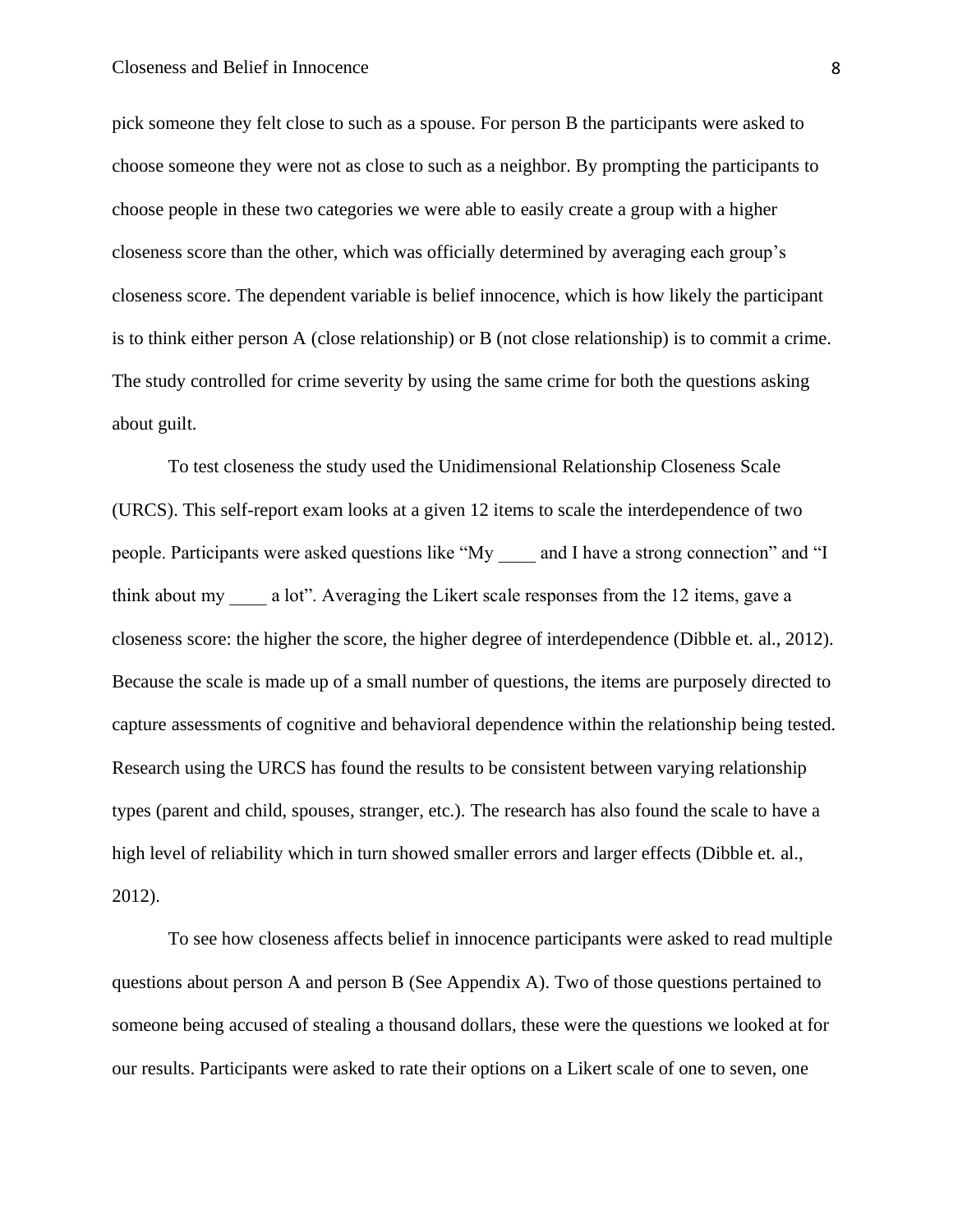being guilty and seven being completely innocent. To not lead participants to specific answers, they also read eight other questions, pertaining to the same two people, but about four different mundane activities such as dying one's hair or cooking dinner. Those questions were also used seven-point Likert scales to record the participants opinion. These filler scenarios helped to control for the possibility of participants discovering the study's specific hypothesis. Each person had a total of five questions about them with the other person having five different, but similar questions about the same scenarios.

The crime of stealing a thousand dollars, and its rated severity were drawn from the National Survey of Crime Severity. The severity survey was conducted in order to scale of serious different crimes were perceived by the public. It was a supplement to the National Crime Survey conducted in the 1970s. The survey used 60,000 participants who were asked to rate different crime scenarios. They were given the scenario of someone stealing a bike which had a fixed rating of 10 to use as a reference for their scaling, all the ratings were collected and combined to produce a list of severity scores for various crimes (Wolfgang, 1985). Controlling for crime severity was important as to not run into the possibility of participants believing one crime to be more severe and there for less likely for their close relationship to commit.

#### **Procedure**

The participants took part in the study online, through survey software. Participants first consented to be a part of the study and then answered some basic demographic questions. They were then prompted to fill out the two URCS, one for someone they felt they were close with, such as a parent or spouse (person A), and one for someone the participant was not as close too, a classmate or neighbor (person B). After filling out both URCS participants then went on to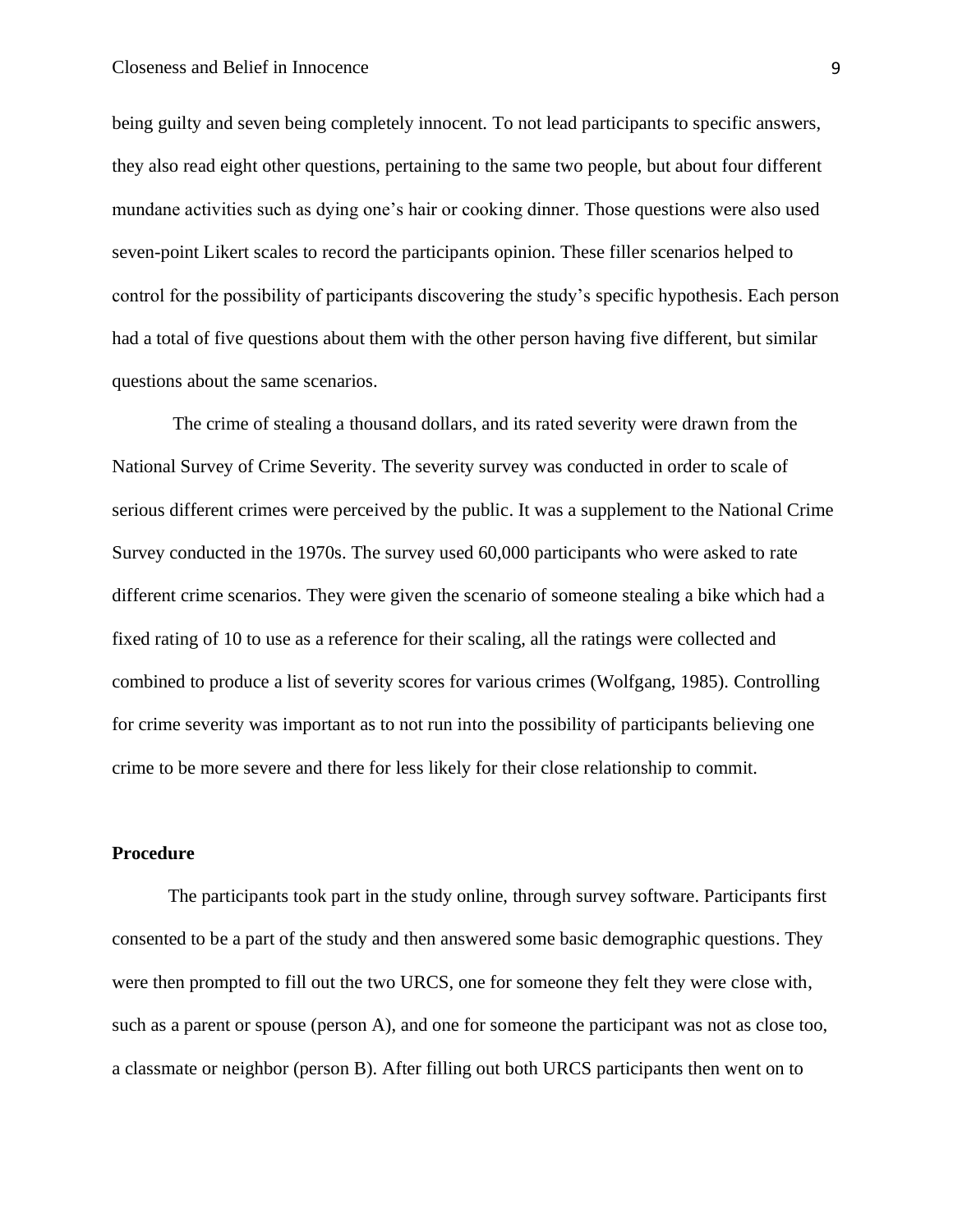answer the ten Likert scale questions. The participants were then prompted to submit their answers. The survey took about fifteen to twenty minutes to complete.

#### **Results**

The data from the surveys were inputted into SPSS and analyzed with a paired samples ttest and a Wilcoxon singed-rank test. A paired samples t-test is used when the data being analyzed is given by the sample group of participants but under two different conditions. For this study the two conditions were innocence level of person A (close relationship) and person B (less close relationship). The t-test is designed to see if there is significant difference between the two groups of data being analyzed. There was a significant difference between the innocence ratings of person A ( $M = 6.35$ ,  $SD = 1.235$ ) and person B ( $M = 5.48$ ,  $SD = 1.461$ ) showing that participants rated those they were closer to as more likely to be innocent than those they were not as close to, t= 4.235, ( $p<.001$ ).

Despite the significant results, because the data was not normally distributed or continuous, we decided to run a Wilcoxon signed-rank test. A Wilcoxon signed-rank test is used to test for the presence of significant difference between two paired data sets. Unlike the t-test this test is nonparametric and does not assume normality or continuous data. After running the Wilcoxon signed-rank test on SPSS we found that there was a significant difference between the levels of belief in innocence of person A and person B  $(Z = -3.878, p < .001)$ . On average participants rated their person A to have a higher level of innocence when accused of theft than their person B when accused of the same crime. Of the total participants 35 ranked person A as having higher levels of innocence, 25 people had the same innocence scores for person A and person B, and 9 people actually ranked person B's innocence levels as higher than person A.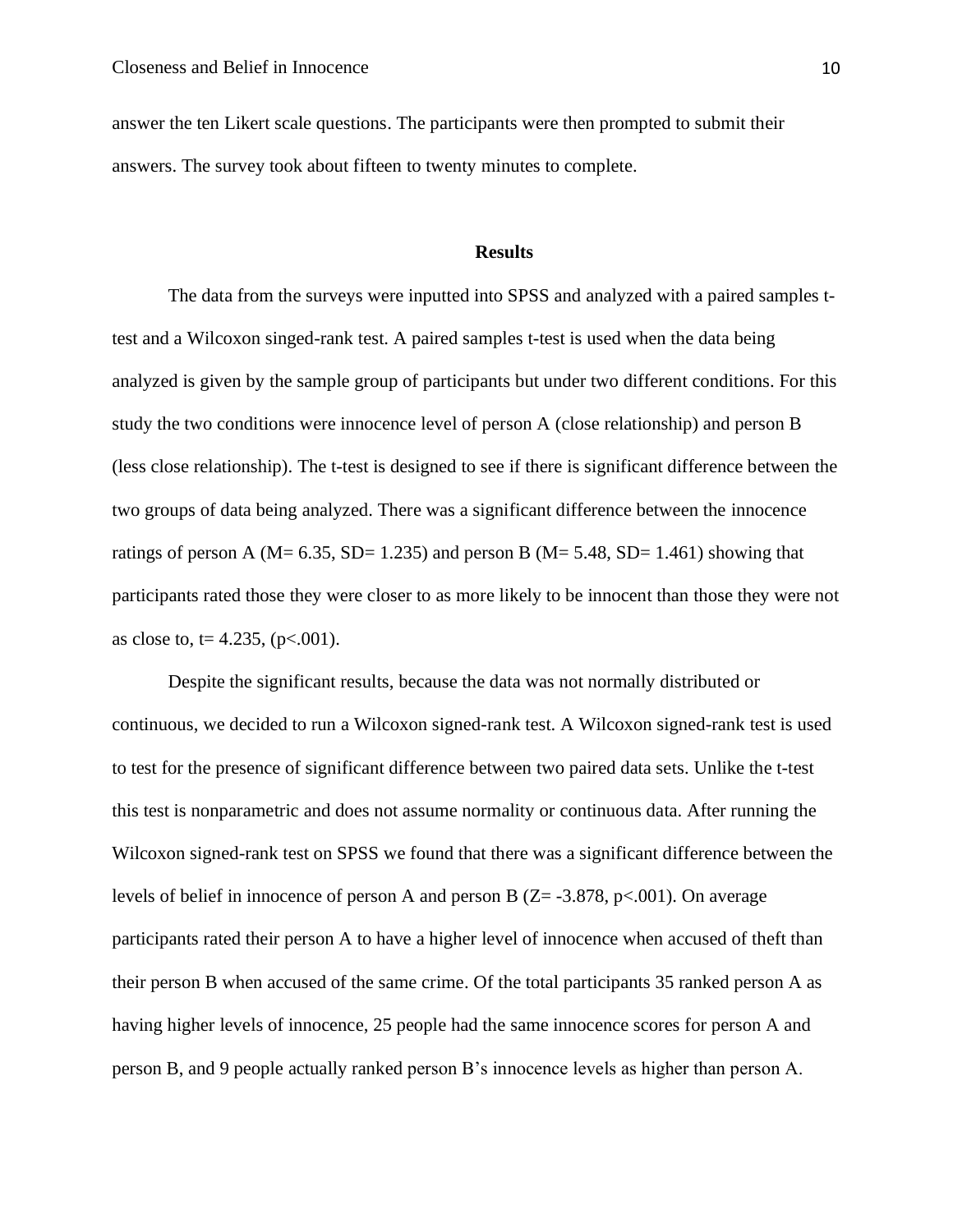To confirm that URCS differences were contributing to differences in the belief in innocence found in the preceding results, we wanted to ensure that the participants were really on average closer to person A than person B. First, averages of the closeness scales for person A and person B for each URCS question were computed for all participants. Then we ran another Wilcoxon signed rank test comparing the individual results of the URCS's for person A and person B. The results showed that there was a significant difference between the two groups  $(Z=$  $-6.751$ , p<.001). The means of person A (M= 72.29) and person B (M= 37.81), where higher averages reflect the higher the overall rate of closeness to participants. Of the participants 60 people ranked person A closer to them than person B. 9 people ranked person B closer to them than person A. These results confirmed that person A was ranked closer more often, and this likely accounted for the difference in belief in innocence across both groups. The data shows that a higher rate of closeness is correlated to a higher rate of belief in innocence, and vice versa, as seen in figure 1.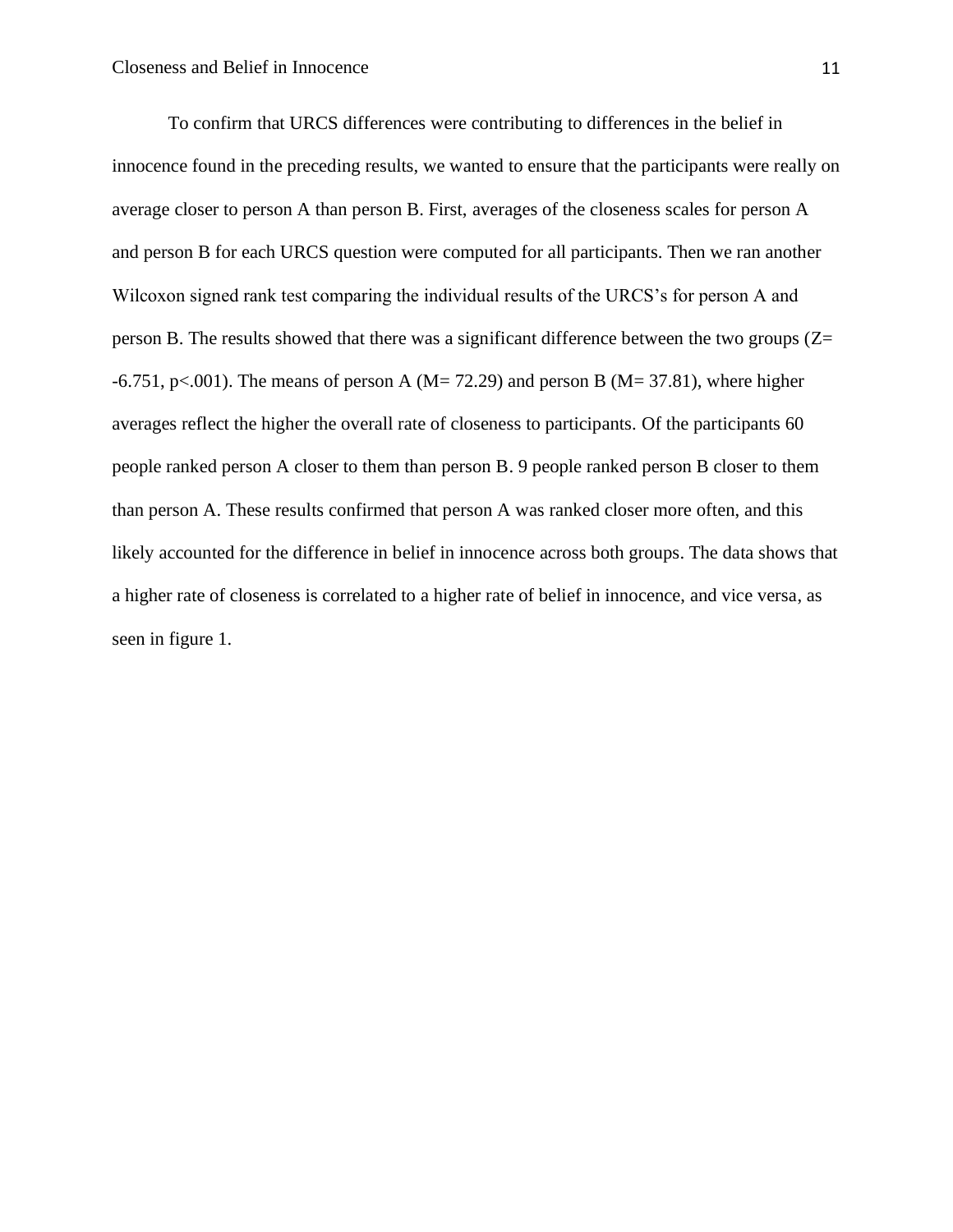#### Figure 1

*Average Rates of Closeness and Belief in Innocence in Participants Relationships* 



*Note: This figure demonstrates the average scores from the results of the URCS and the average rates of innocence for person A and person B.*

#### **Discussion**

As previously stated, a person's relationships with someone can alter their perception of them. It has been shown that even after conviction people make excuses for their loved one's actions (Einat et. al., 2015). This study looked at if being close to a person would lower the likelihood of you believing a criminal accusation in the first place. The data from this study shows that there is a correlation between how close two people are and whether it is likely that one of those people would believe the other committed a crime. From the data we can see that the closer a person is to someone, the higher the belief in their innocence is.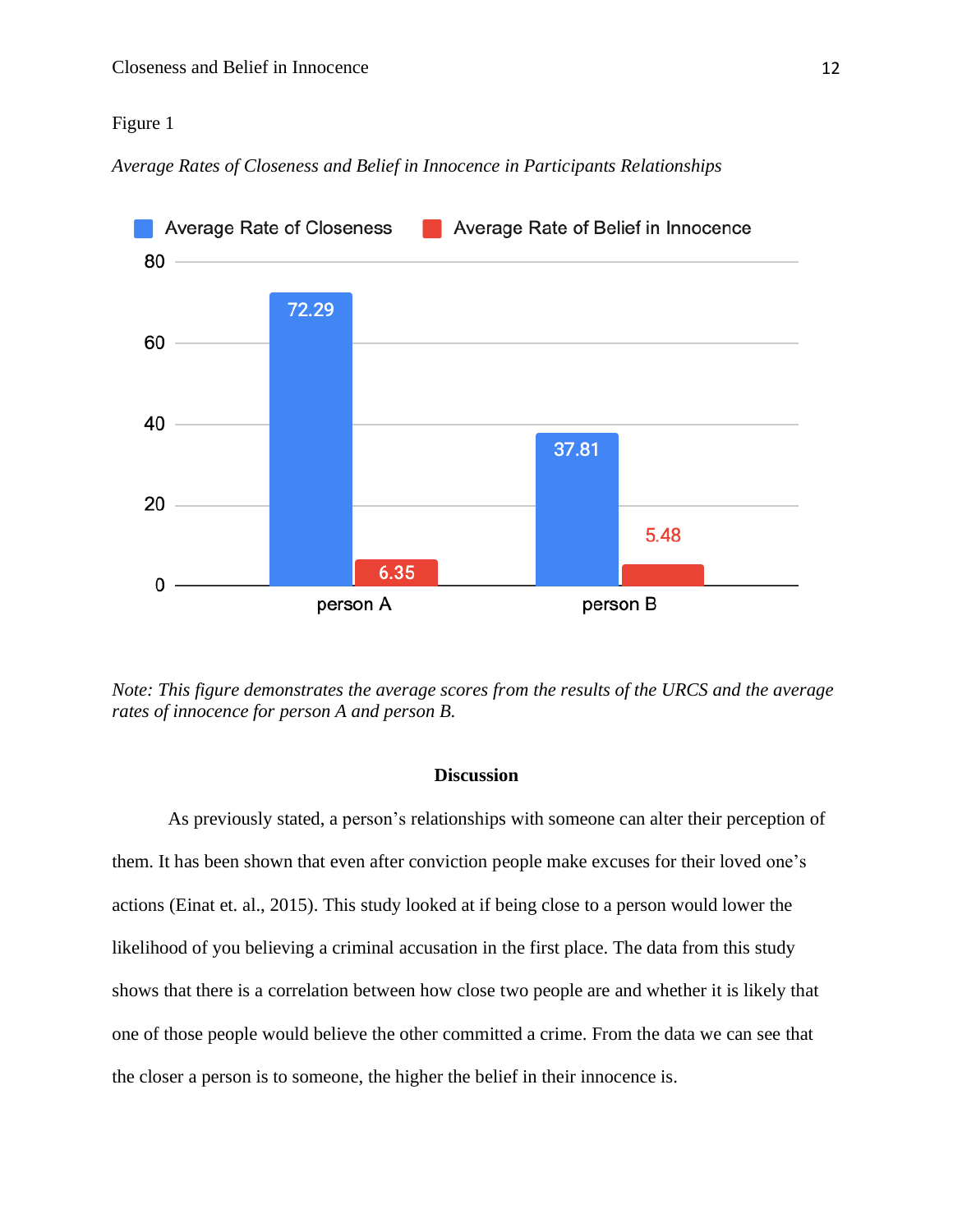These results are in line with the current literature on closeness. Those within a group are often more loyal and trusting of the other members of that group than they are of people outside of that group. They relate to their group members and feel they deserve loyalty Brewer, 1999). This could be a possible reason for why the innocence levels for person A (those the participants were closer to) are higher than the rates for person B (those the participants were not as close to). If you are close to someone, they are a part of your in-group and you will most likely trust them and give them the benefit of the doubt. Another possible explanation for these results is to try to protect one's self. There is a theory that people within a group feel loyalty is rewarded, usually returned loyalty (Allport, 1957). The higher rates of belief in innocence levels seen in this study could be the results of participants feel required to believe in those they are close to because of the idea that the other people would give them the benefit of the doubt in return.

The ranks from the Wilcoxon signed-rank test also show some interesting results. The majority number of people who scored their person A higher in innocence than their person B was in line with the study's hypothesis and findings. The 25 'ties', the instances where participants rated their person A and person B the same in belief of innocence levels could be due to honest belief of that recorded innocence level, cases of fence sitting where the participants felt bad about rating one higher or lower than the other, or possibly cases of participants not taking the questions seriously and were missed during the first screening of the data. The 9 cases where innocence levels are reported higher in a participant's person B than person A are the most interesting. They could have been caused by participants not taking the questions seriously, or it could be a case of someone knowing their loved one well enough to know that they would commit theft. Those nine cases could also possibly match up to the nine people who rated their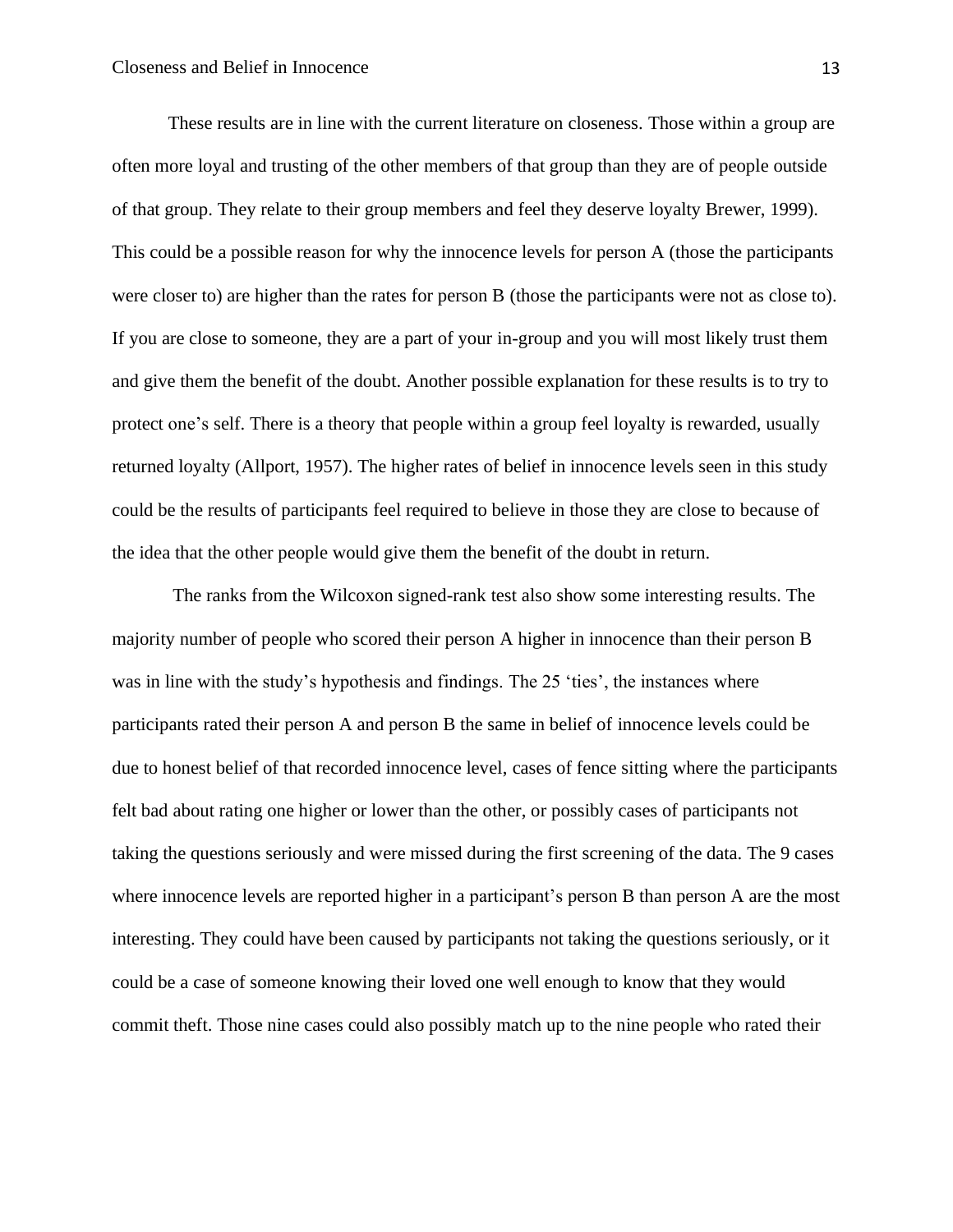person B closer than their person A, even furthering support for the idea that belief in innocence is related to higher closeness.

One possible limitation to this study is that it only asks about one crime, theft of a thousand dollars, so it does not test how people would react if they crime was violent and/or against another person. By asking about only one crime this study cannot say how participants would react to people being accused of a lessor or worse crime. Maybe people would be more willing to believe their loved ones committed a 'lessor' crime such as speeding or not paying a fine. On the opposite side of that people who were willing to believe someone they did not know very well, like a neighbor, can commit theft but may not be willing to believe they could commit double homicide. Since this study only asked about a single crime, we cannot say how universal our results are when applied to other crimes. A way to combat that in the future would be to include more than just one question about crime and differ the severity levels between the questions.

Another limitation to this study is that there is no way of knowing if participants gave truthful responses to the belief in innocence questions or not. The participants could have been truthful in saying that how likely they think person A and person B would be to commit theft or it could be a case of in and out group interactions. The participant could have been acting out of loyalty and giving their loved one's higher innocence score out of expected loyalty just as Allport (1957) theorized. If this occurred, it could have skewed the data and may have a few implications on the study's theory that people are less likely to believe their loved ones committed a crime at all but could offer more evidence to support literature that says people cover for their loved ones regardless of how innocent they believe them to be (Einat et. al., 2015) (Marion & Burke, 2016)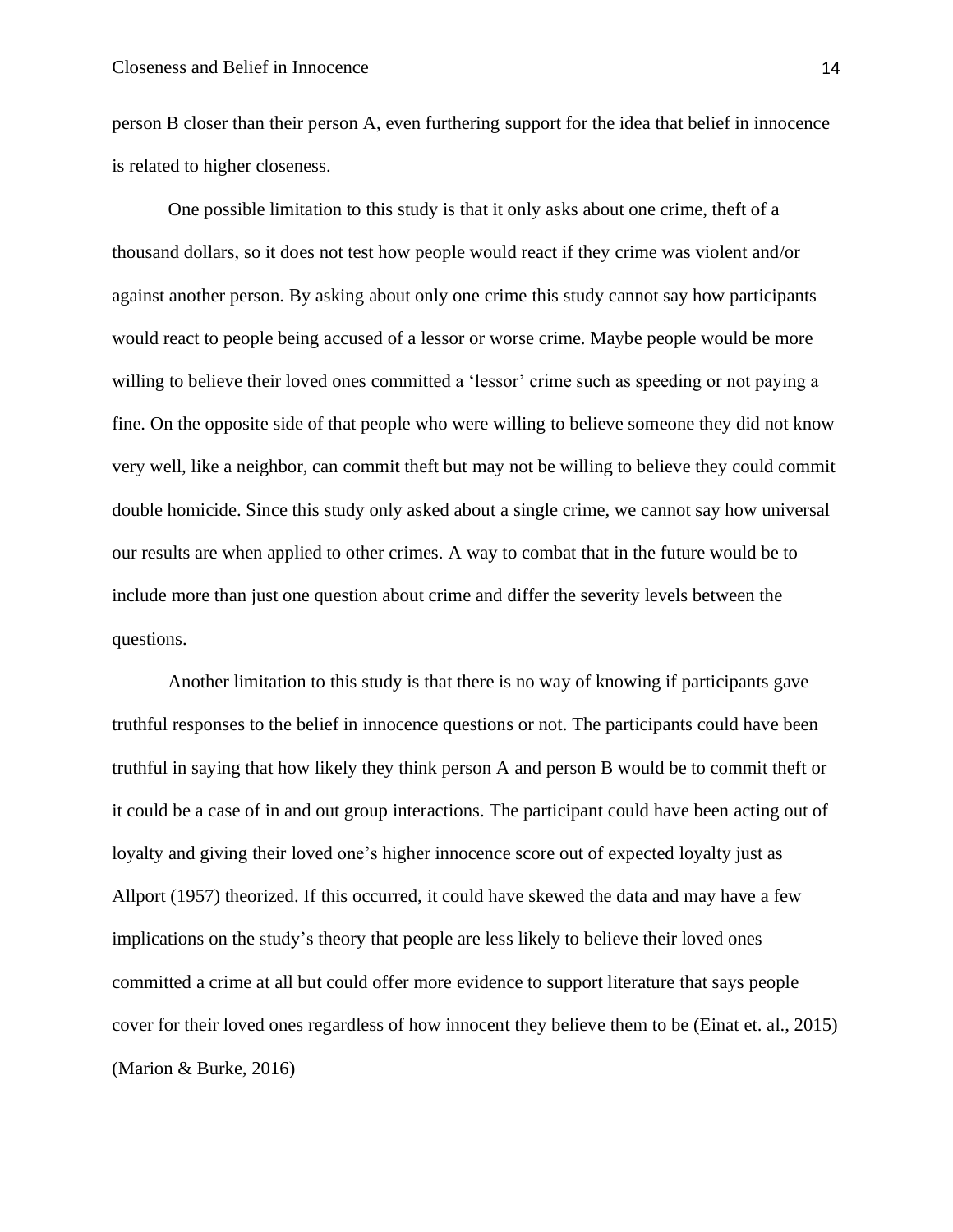Futures studies could build upon this theory by seeing how closeness correlates to various levels of crime severity. By asking participants about multiple crimes with a range of different levels of severity. This could be done in two different ways. One way would be using a similar format of this study, two people of various closeness levels to the participant, and just ask questions about how likely each person is to be guilty of the crime. This could show if the results of this study are applicable to multiple levels of crime severity, both lesser crimes and more serious violent crimes. Another possible future study could use the same format as the current study, having a person A and person B of different closeness levels, and ask participants to rank the believed innocence levels for multiple crimes; and then regression models could be run to see how closeness affects belief in innocence for a wide range of crimes. Future studies could also only look at a single person who the participant is close to. This study could then ask the participant to rate how likely the person was to commit various crimes but also include an openended option where the participant has to explain (i.e., yes, I think my father would be guilty of speeding because he does it regularly, but he would never assault someone). This study design would hopefully give some insight to why the participants believe in their loved ones, if it is a true belief on innocence or compulsory loyalty.

The results of this study could be applied to the criminal justice system, therapy, and general public knowledge. For police investigators it would be helpful to understand that people close to the suspect often might not believe their accusation which could hinder investigations. Though it is important to talk to people close to the suspect to gain information on them, the suspects loved ones may be too clouded by their relationship to properly aid the investigation. This knowledge can not only help police but also the general public in understanding why people sometimes refuse to admit when their loved ones have done something wrong. These results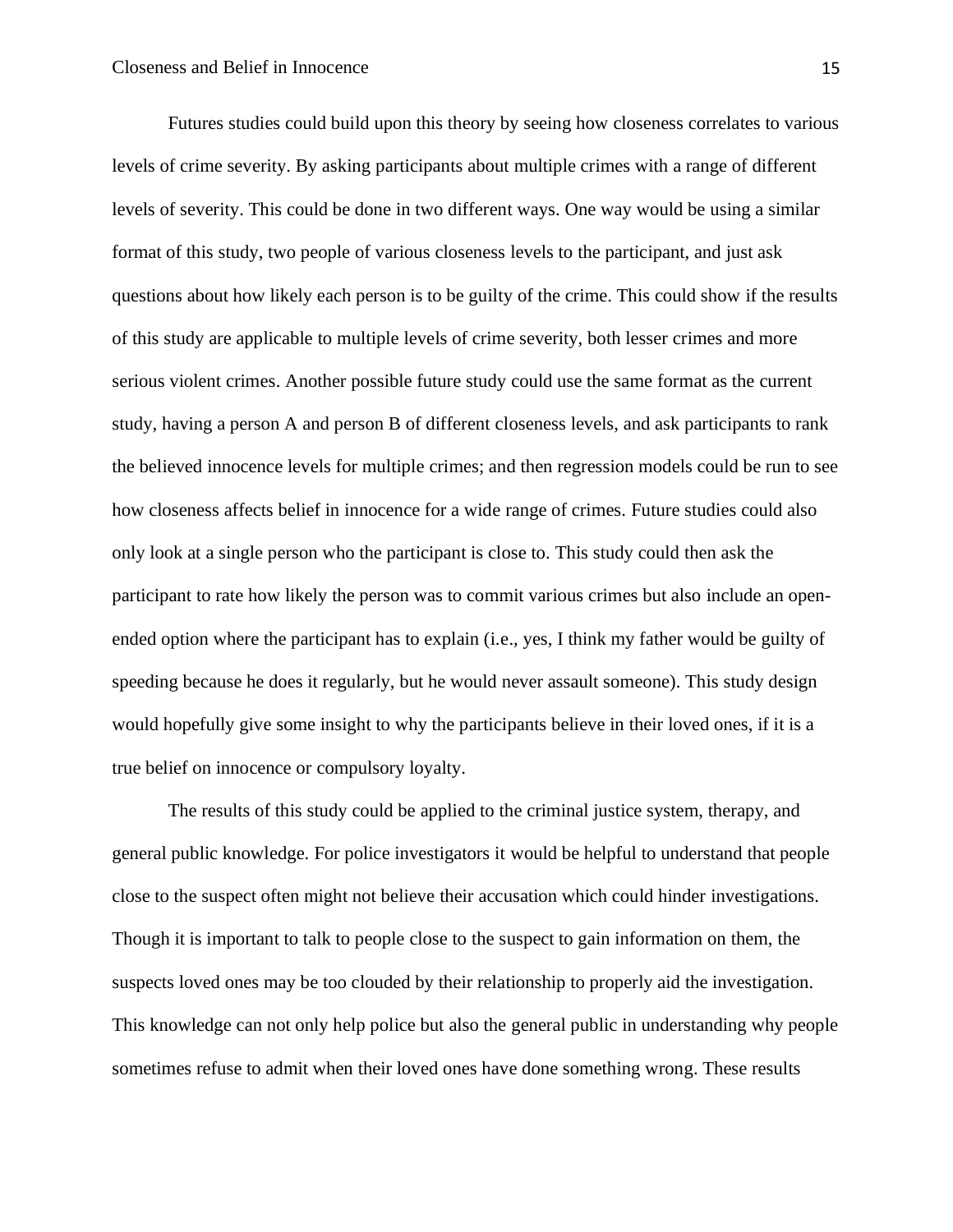would also be useful for therapists to remember as they may have clients who have had loved ones accused and/or convicted of crimes who may be reluctant or outright refusing to accept the charges. Understanding of closeness plays a role in accepting accusations against loved ones may be helpful to therapist trying to aid a patient in distress of a conviction.

#### **Conclusion**

People's relationships with others are complex and are made up of many factors that influence closeness between two people. A person's relationship worth someone, no matter how close of distant, affects how they perceive them, and has implications related to crime. This study shows that the closer a person is to another individual seems to be positively correlated to their belief in that person's innocence. A suspect's loved ones may not be the best person for police to try to use against them as data shows a person is very likely to believe their loved ones are innocent over guilty.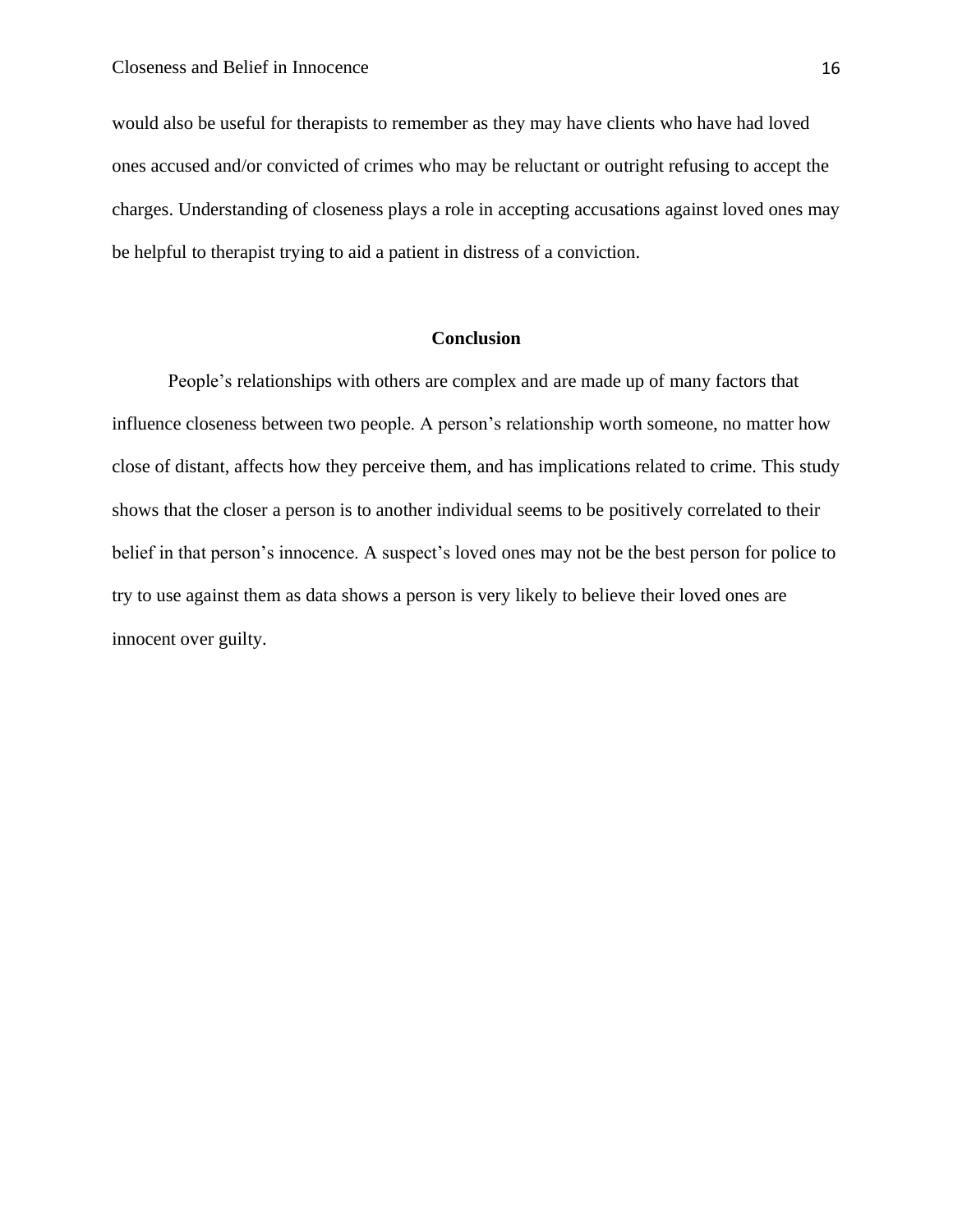#### **References**

Allport, G. W. (1954). *The nature of prejudice*. Cambridge, MA: Addison-Wesley.

- Brewer, M. B. (1999). The Psychology of Prejudice: Ingroup Love and Outgroup Hate? *Journal of Social Issues*, *55*(3), 429–444. doi: 10.1111/0022-4537.00126
- Dibble, J. L., Levine, T. R., & Park, H. S. (2012). The Unidimensional Relationship Closeness Scale (URCS): Reliability and validity evidence for a new measure of relationship closeness. *Psychological Assessment*, *24*(3), 565–572. doi: 10.1037/a0026265
- Einat, T., Harel-Aviram, I., & Rabinovitz, S. (2013). Barred From Each Other. *International Journal of Offender Therapy and Comparative Criminology*, *59*(6), 654–679. doi: 10.1177/0306624x13512768
- Kienzle, M. R., & Levett, L. M. (2018). A novel paradigm for examining alibi corroboration and evidence interaction: Does a confession affect the likelihood of alibi corroboration for friends and strangers? *Psychology, Public Policy, and Law*, *24*(3), 353–364. doi: 10.1037/law0000173
- Marion, S. B., & Burke, T. M. (2016). Altruistic Lying in an Alibi Corroboration Context: The Effects of Liking, Compliance, and Relationship between Suspects and Witnesses. *Behavioral Sciences & the Law*, *35*(1), 37–59. doi: 10.1002/bsl.2269
- Obrien, K. E., Minjock, R. M., Colarelli, S. M., & Yang, C. (2018). Kinship ties and employee theft perceptions in family-owned businesses. *European Management Journal*, *36*(3), 421–430. doi: 10.1016/j.emj.2017.06.006
- Sternberg, R. J. (1986). A triangular theory of love. *Psychological Review*, *93*(2), 119–135. doi: 10.1037/0033-295x.93.2.119
- Sykes, G. M., & Matza, D. (1957). Techniques of neutralization: A theory of delinquency. *American Sociological Review*, *22*, 664-670.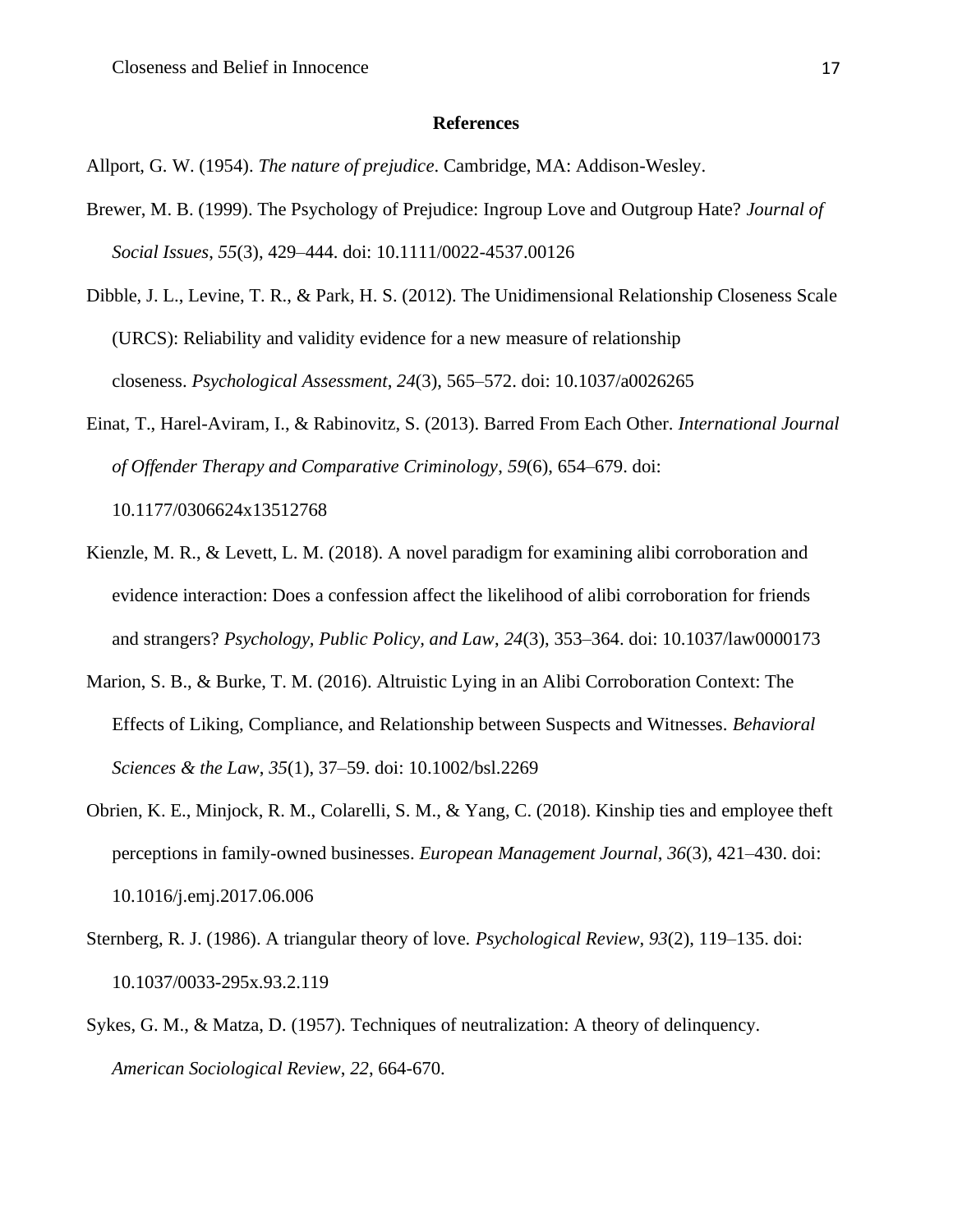Wolfgang, M. E. The National Survey of Crime Severity, The National Survey of Crime Severity

(1985). Washington, D.C.: U.S. Dept. of Justice, Bureau of Justice Statistics.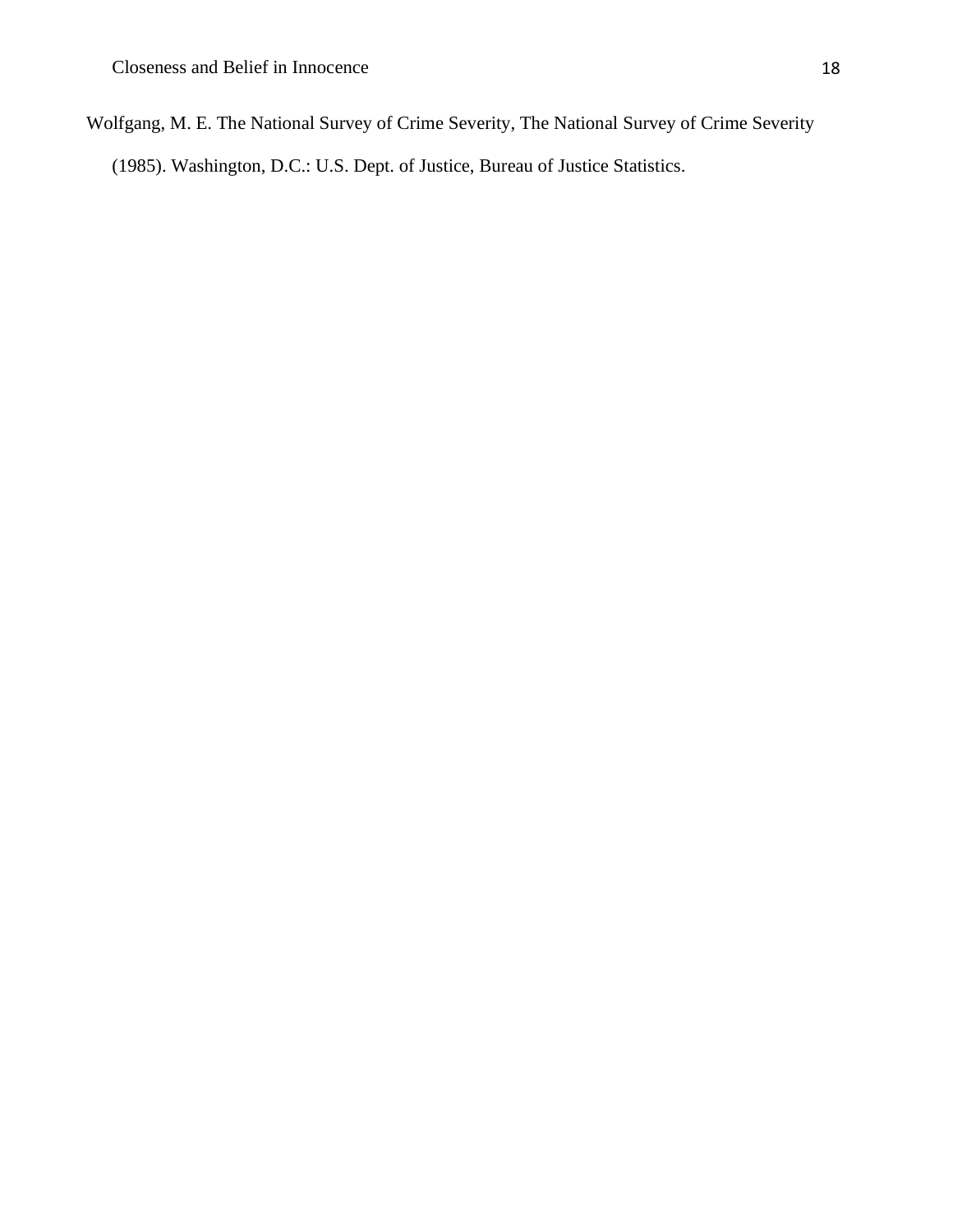## **Appendix A**

Questions About Person A

Answer the following questions about person A.

| 1. From your knowledge of them how likely is person A to dye their hair an unnatural color?<br>1 Very likely                                                                                                              | $\overline{2}$ | 3 | 4              | 5 | 6 | 7 Not very<br>likely                     |
|---------------------------------------------------------------------------------------------------------------------------------------------------------------------------------------------------------------------------|----------------|---|----------------|---|---|------------------------------------------|
| 2. Person A is asked to complete a minor task at work. From your knowledge of them rank how<br>likely they are to either complete the task right away or put it off until the last minute.<br>1 Complete<br>it right away | 2              | 3 | $\overline{4}$ | 5 | 6 | 7 Put it off<br>until the last<br>minute |
| 3. Person A is hungry after work. From your knowledge of them how likely is it that they would<br>cook for themselves?                                                                                                    |                |   |                |   |   |                                          |
| 1 Not very<br>likely                                                                                                                                                                                                      | 2              | 3 | $\overline{4}$ | 5 | 6 | 7 Very<br>Likely                         |
| 4. Person A has the chance to move for work. From your knowledge of them how likely are they<br>to move?                                                                                                                  |                |   |                |   |   |                                          |
| 1 Not very<br>likely                                                                                                                                                                                                      | $\overline{2}$ | 3 | $\overline{4}$ | 5 | 6 | 7 Very likely                            |
| 5. Personal A is accused of stealing a thousand dollars from their workplace. From your<br>knowledge of them do you believe they would be innocent or guilty?                                                             |                |   |                |   |   |                                          |
| 1 Probably<br>guilty                                                                                                                                                                                                      | $\overline{2}$ | 3 | $\overline{4}$ | 5 | 6 | 7<br>Completely<br>innocent              |
| <b>Questions About Person B</b>                                                                                                                                                                                           |                |   |                |   |   |                                          |

Answer the following questions about Person B.

1.From your knowledge of them, how likely are you to believe in their innocence after Person B is accused of stealing a thousand dollars?

| 1 Probably |  |  |                 |
|------------|--|--|-----------------|
| guilty     |  |  | Completely      |
|            |  |  | <i>n</i> nocent |

2.Person B is offered a promotion, but they would have to move to a new city. From your knowledge of them how likely do you think it is that they take the job?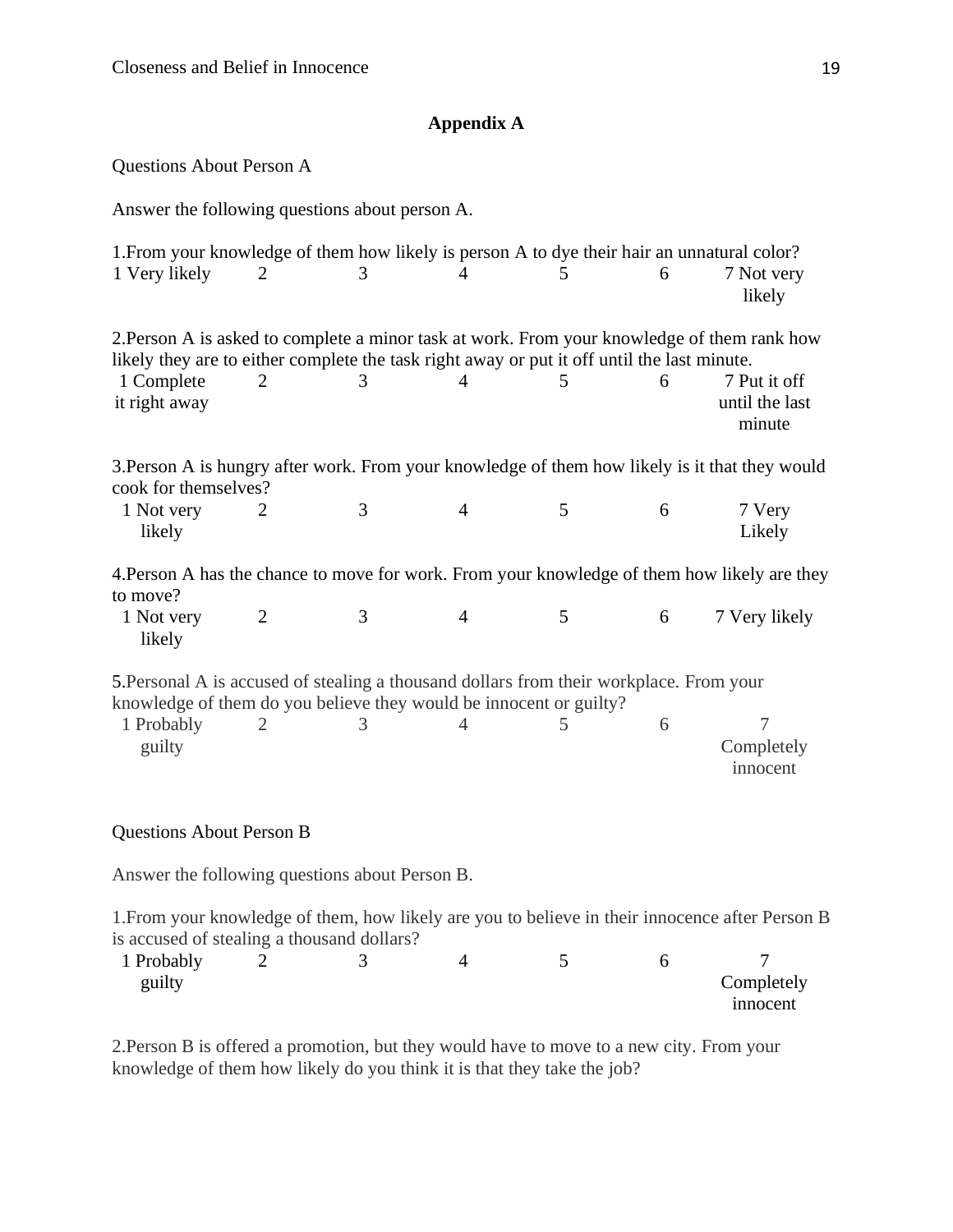Closeness and Belief in Innocence 20

| 1 Not very<br>likely                                                                                                                                                         | $\overline{2}$              | 3 |   |   | 6 | 7 Very likely                                                                                 |  |
|------------------------------------------------------------------------------------------------------------------------------------------------------------------------------|-----------------------------|---|---|---|---|-----------------------------------------------------------------------------------------------|--|
|                                                                                                                                                                              |                             |   |   |   |   | 3. From your knowledge of them would Person B be more likely to eat out for dinner or cook at |  |
| home?                                                                                                                                                                        |                             |   |   |   |   |                                                                                               |  |
| 1 Eat out                                                                                                                                                                    |                             |   | 4 | 5 | 6 | 7 Cook at<br>home                                                                             |  |
| 4. Person B is going to dye their hair. From your knowledge of them are they more likely to dye it<br>a natural color or an unnatural color? Unnatural 1 2 3 4 5 6 7 Natural |                             |   |   |   |   |                                                                                               |  |
| 1 Unnatural                                                                                                                                                                  | 2                           | 3 |   | 5 | 6 | 7 Natural                                                                                     |  |
| 5. From your knowledge of them how likely is person B to procrastinate a small task?                                                                                         |                             |   |   |   |   |                                                                                               |  |
| 1 Put it off                                                                                                                                                                 | $\mathcal{D}_{\mathcal{L}}$ | 3 |   | 5 | 6 | 7 Finish it<br>right away                                                                     |  |